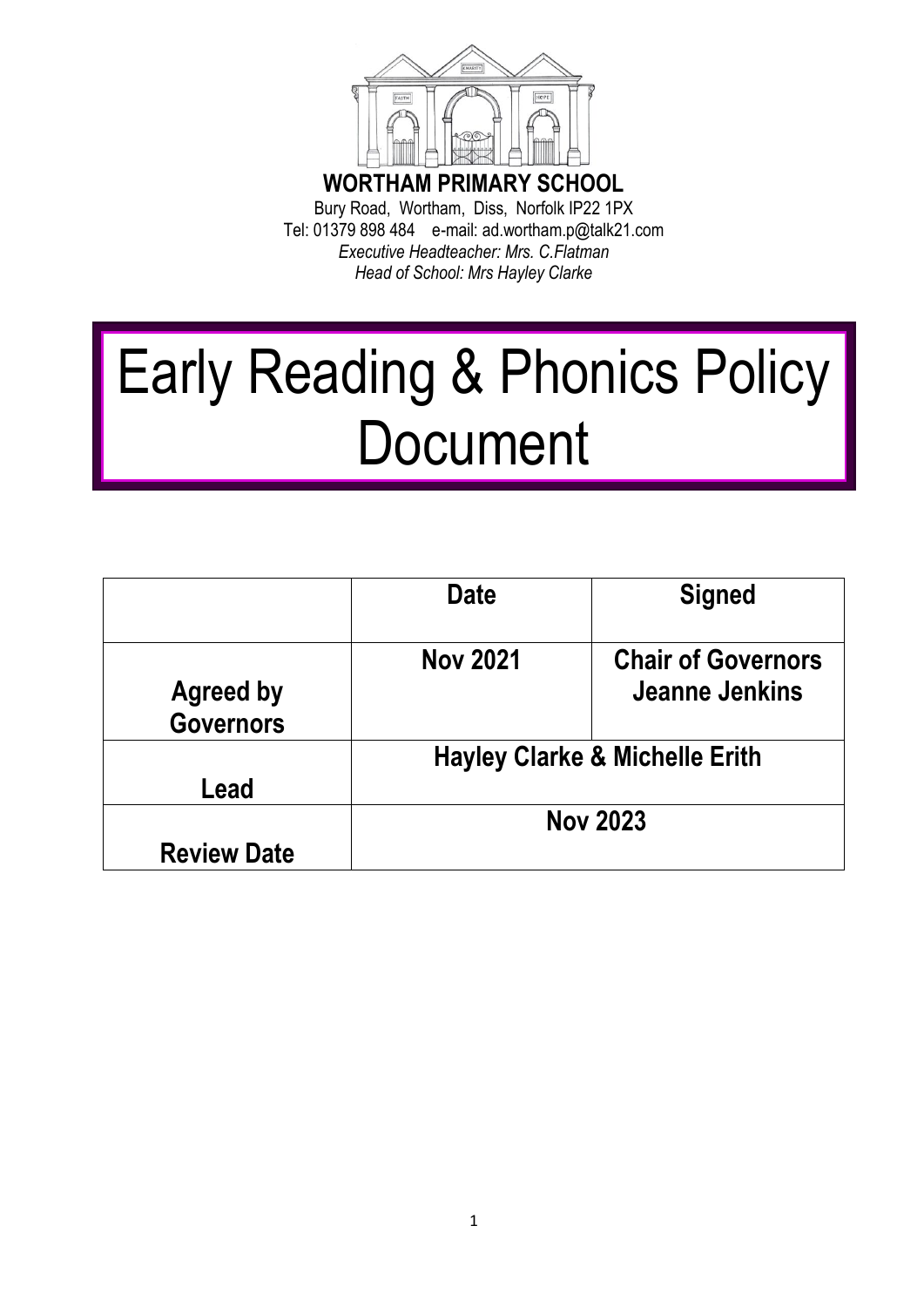#### **Wortham Primary School**

#### **Early Reading & Phonics Policy**

#### **VISION AND AIMS:**

At Wortham Primary school we place a high importance on children developing a life-long love of reading. This journey begins as soon as they start school. Our vision is for all children, no matter their starting point, to have the key skills needed to be able to decode texts and to do so with confidence. Alongside this, we aim for all our children to develop an understanding of the books they encounter and gain fulfilment from these experiences.

#### **STATUTORY REQUIREMENTS:**

The statutory requirements for the teaching and learning of English are set out in the National Curriculum in England: English Programmes of Study – Key Stages 1 and 2 (2013) and in the Communication and Language and Literacy sections of the Early Years Foundation Profile (2012).

### **TEACHING AND LEARNING**

#### **PHONICS:**

Phonics is a way of teaching children how to read and write. It helps children hear, identify and use the sounds that distinguish one word from another in the English language. Children learn the skills of decoding and blending graphemes to read words and segmenting phonemes to spell words.

To teach phonics, we have recently begun to use a government approved scheme called 'Bug Club Phonics' from Pearson. This phonics programme is a comprehensive, systematic, synthetic phonics programme designed to build children's confidence and enjoyment of reading at the very start of the reading journey.

Please see Appendix 1 for a glossary of terms.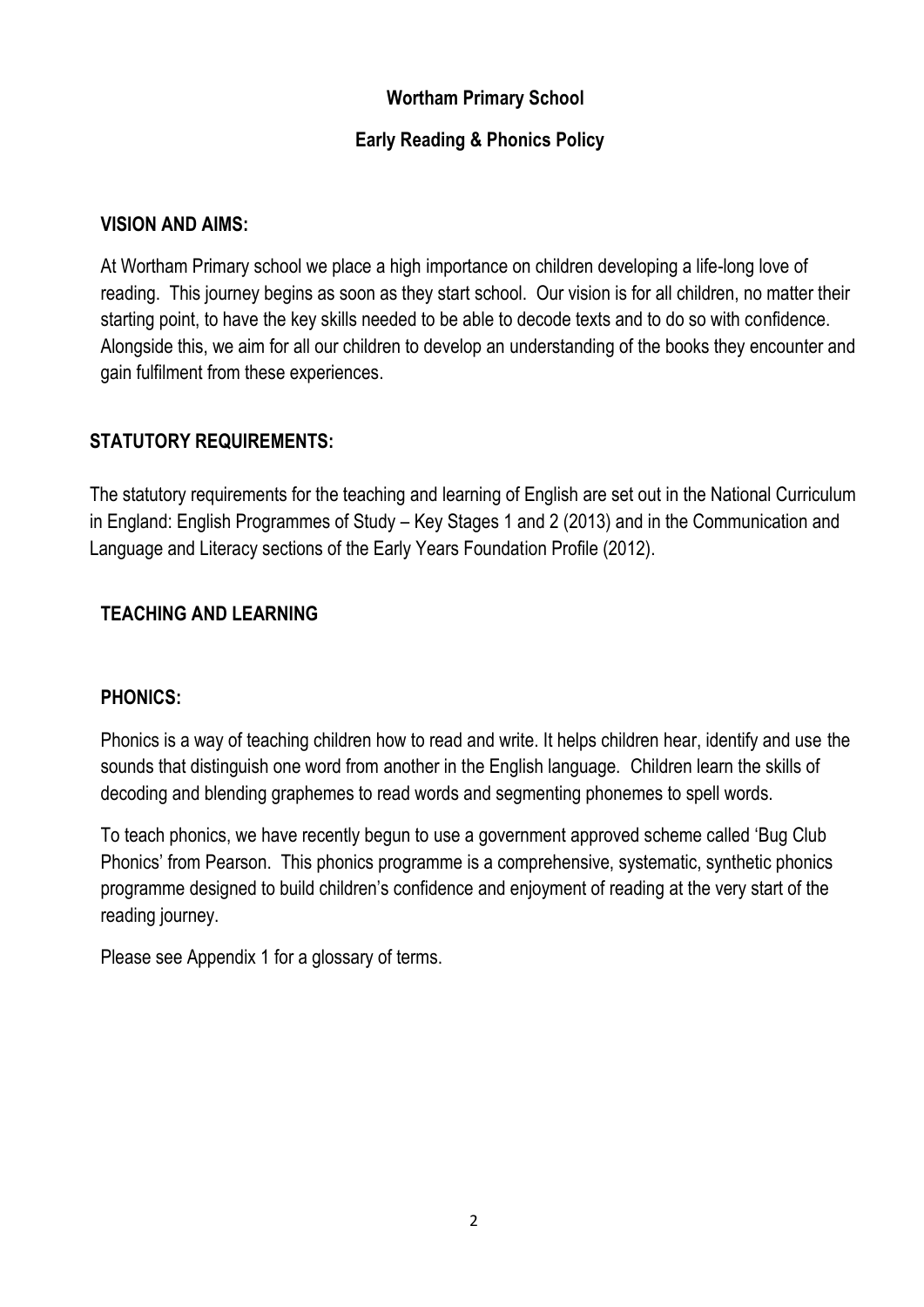# **APPROACHES USED TO TEACH EARLY READING & PHONICS:**

# **EYFS & YEAR 1**

- $\triangleright$  Daily phonics sessions are used to teach the acquisition of early reading skills.
- $\triangleright$  Children in Reception begin our structured reading scheme which consists of a range of phonetically decodable fiction and non-fiction books. Teachers ensure each child's reading book is carefully matched to their phonics ability.
- $\triangleright$  In addition to their phonics reading book, children also take home a 'Reading for Enjoyment' book. These are books which we have carefully selected based on reading lists provided by the Centre for Literacy in Primary Education' (CLPE). We ask parents to read these books to their child and to encourage their child to join in with the repetitive phrases or rhyming words they include with the aim of the child being able to read most of the book themselves by the end of a week.
- $\triangleright$  Children read 1:1 with a teacher or TA and are supported to apply their phonic skills.
- $\triangleright$  Tricky words (non-decodable) are taught in phonic sessions and reinforced in continuous provision, guided reading and when hearing individuals read.
- $\triangleright$  A language rich environment provides the children with a range of opportunities to read. Reading corners and designated spaces, allow children to read and share books together. Often adults sit in the reading areas to model and share their love of reading with the children too**.**
- $\triangleright$  Daily whole class sessions where an adult shares a book with all the children. The aim of these sessions is to expose children to a wide range of children's literature, to promote their enjoyment of reading and to develop their comprehension skills.
- $\triangleright$  Every week the children visit the school library to choose a book to read for pleasure which can be taken home to share.
- $\triangleright$  Children begin to take part in guided reading sessions in year 1 and share books together and practice skills such as decoding and comprehension.

# **Year 2**

- $\triangleright$  Children complete the 'Bug Club Phonics' programme during the autumn term of year 2. We recap previous learning and move onto Phase 6 of the programme.
- $\triangleright$  Children continue to follow our structured reading scheme and also take home a 'Reading for Enjoyment' book until they reach Stage 6.
- $\triangleright$  Weekly guided reading sessions take place to develop children's reading & comprehension skills. These sessions are organised as 'whole class reading'. Children will share, discuss and answer comprehension questions about the same text. Questions aim to develop a range of comprehension skills and include: retrieval, inference, prediction, summarising/sequencing and authors intent.
- $\triangleright$  We believe that children must be exposed to a range of high order vocabulary and therefore reviewing and learning new vocabulary is a key part of each guided reading session.
- $\triangleright$  Children are immersed in a language rich classroom environment with designated areas for books and reading information.
- $\triangleright$  We have a class novel that they read as a whole class. Adults regularly read the chosen book to the children and the love of reading is shared together.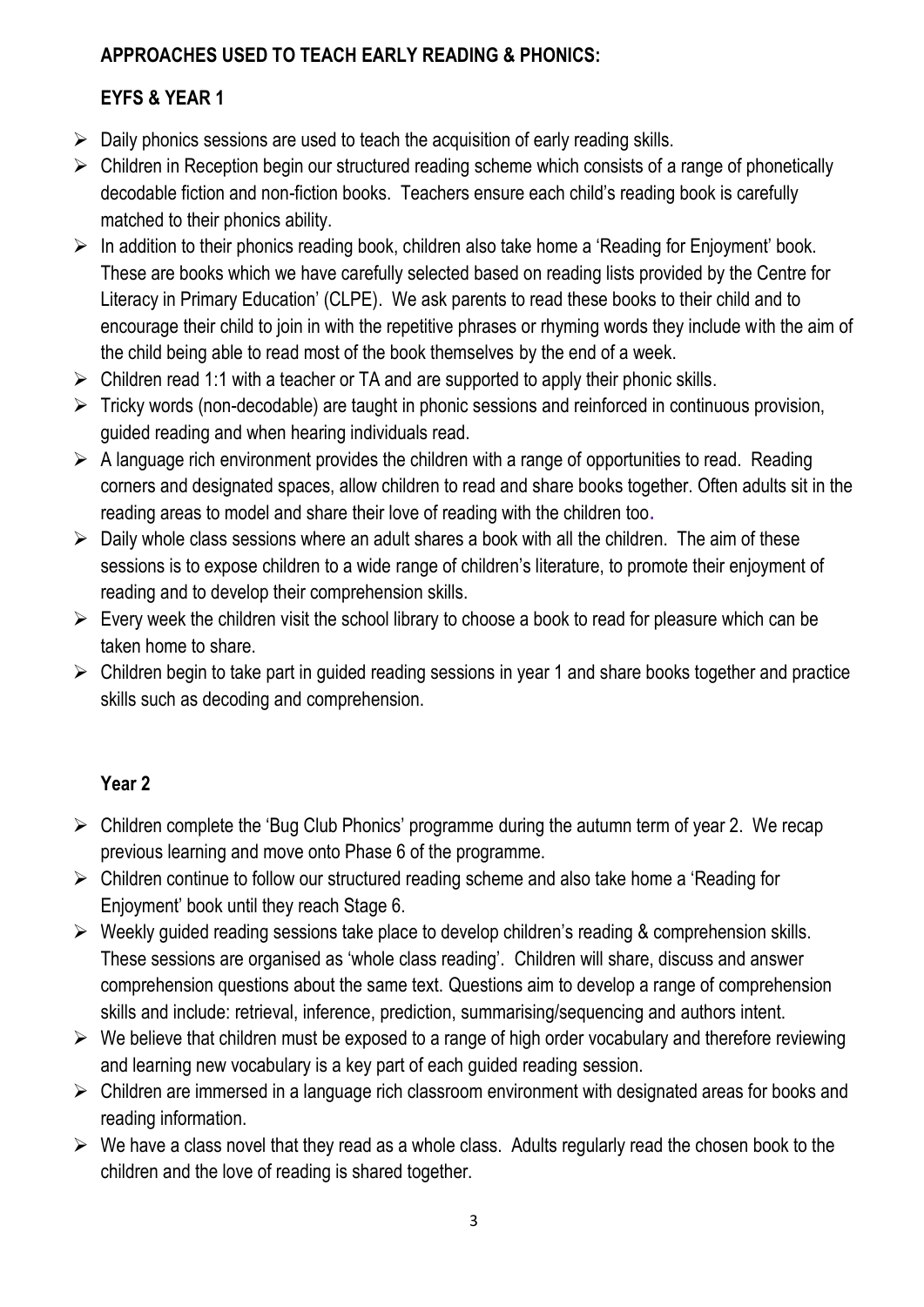- $\triangleright$  Each class has a regular 'book auction'. This is when a selection of high-quality books are presented to the children and they can auction/vote for which book they want to 'win' and to take home to read. Once they have finished the book, they return it to the auction for other children to 'win'.
- $\triangleright$  Every week the children visit the school library to choose a book to read for pleasure which can be taken home to share. The school library has a range of fiction and non-fiction reading materials which is regularly updated.

During the year we also aim to provide the children with enriching experiences and opportunities to inspire them to develop a love of reading. These experiences include story tellers and authors visiting the children, celebrating World Book Day, book fayres, reading competitions and after school 'book clubs'.

# **ASSESSMENT OF EARLY READING:**

# **EYFS:**

- $\triangleright$  On entry baseline assessment of Communication and Language and Literacy.
- $\triangleright$  Observations throughout the year recorded on Tapestry.
- $\triangleright$  Regular assessment of children's phonic ability, using the end of phase assessments from Bug Club Phonics.
- Termly assessment against areas of the Early Years Profile are recorded and tracked.
- $\triangleright$  End of year assessment to assess if children have met the Early Learning Goals set out in the Early Years Profile.

# **YEAR 1 & YEAR 2:**

## **Formative Assessment:** –

Teachers use 'assessment for learning' to ensure that planning and activities for children to complete build upon children's existing knowledge. It is used to assess how children are progressing in every session so that support and challenge can be given immediately to ensure all pupils make progress. Teachers will use a variety of formative assessment strategies during lessons which include:

- $\triangleright$  Providing a clear learning objective and success criteria in the form of 'good, better, best' or a checklist at the start guided reading sessions.
- $\triangleright$  Giving verbal feedback to individuals during the lesson.
- $\triangleright$  Marking children's books with regular next steps when appropriate.
- $\triangleright$  Peer and self-assessments.

## **Summative Assessment: -**

Summative assessment is the 'assessment of the learning' that has taken place and usually consists of an independent assessment or test.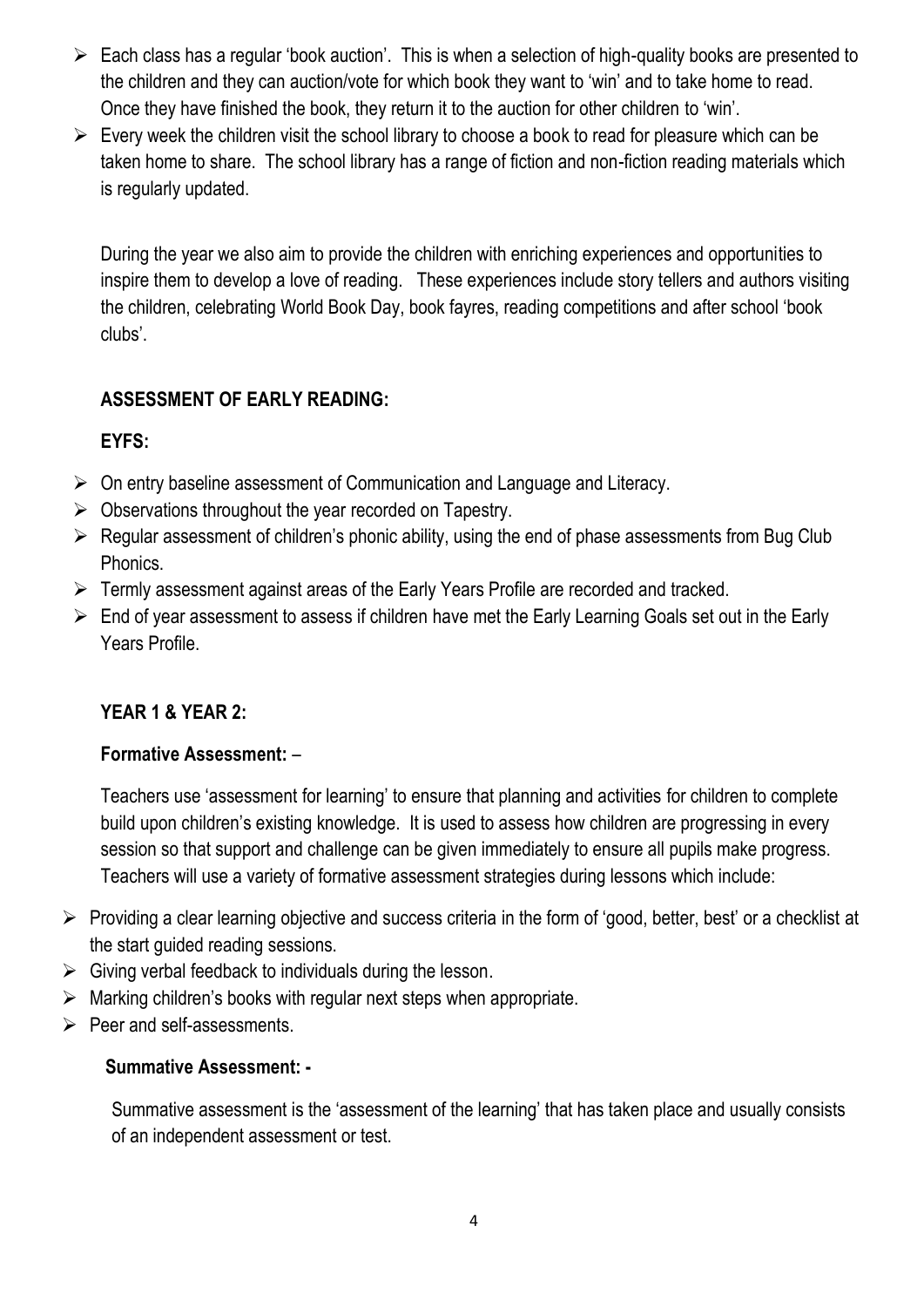- $\triangleright$  Regular assessment of children's phonic ability, using the end of phase assessments from Bug Club Phonics.
- $\triangleright$  Year 1 will have a Phonics Screening Check at the end of the year. Year 1 are primarily assessed through teacher assessments.
- Year 1 will also have their word reading and comprehension assessed using Salford Reading and PIRA.

Children are assessed from year 2 onwards using the following assessments:

- $\triangleright$  Any children, who did not pass their phonics screening assessment in year 1, will retake this at the end of year 2.
- $\triangleright$  At the end of each term the children have assessments in Reading using PIRA
- $\triangleright$  Those who are on our monitoring or SEND register will continue to have their reading age assessed using Salford Reading.
- $\triangleright$  Year 2 SATS in Reading take place in May/ June. The results of these are used to help inform the teacher's assessments. Writing assessment at the end of year 2 is teacher assessment only.

*Please note that assessments are made under the conditions which children would normally work under. Therefore if children require extra time to complete assessments; need materials adapted or work need in a quiet space, these adjustments are made.* 

## **SUPPORTING CHILDREN WITH A SPECIAL EDUCATIONAL NEED OR DISABILITY (SEND)**

All children receive 'Quality First Teaching'. English lessons are planned and differentiation effectively so that all the children are not only supported in their learning but are also given the appropriate challenge to enable them to make progress. Appropriate and reasonable adjustments are made to how the curriculum is delivered and the resources provided so that children who have a special educational need or disability can continue to access the curriculum. Children with SEND will have a 'Pupil Passport' which details the interventions and additional support the child is receiving for English, if required for this curriculum area.

#### **INTERVENTIONS:**

When a child is identified as needing extra support, we have the following intervention programmes and resources to use to support the child in their learning. These include: Ginger Bear, Early Literacy Support (ELS), Dancing Bears and Toe by Toe. We also have time each week for small group interventions with our SENCo. These are planned to specifically meet the needs of the individual child or group.